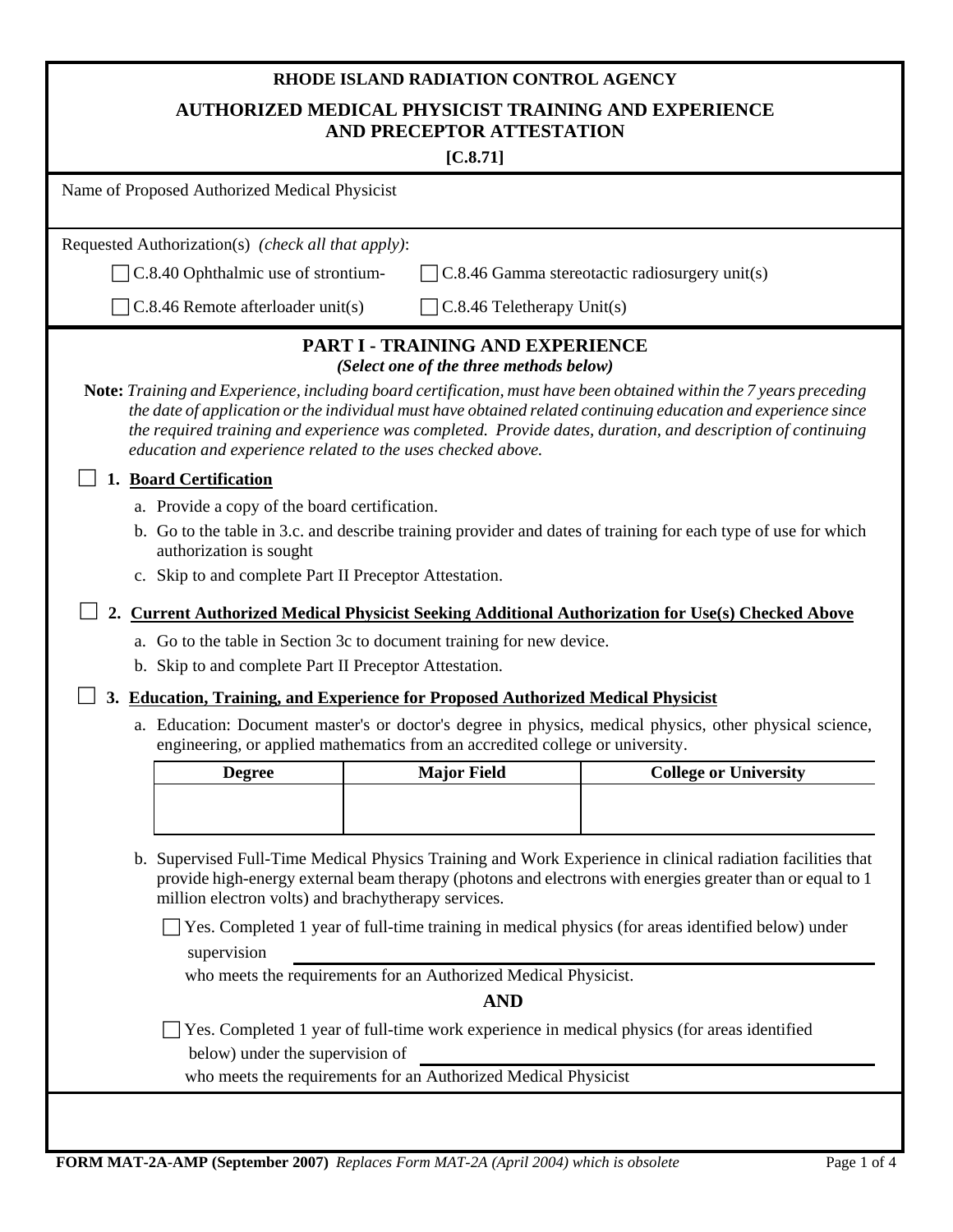#### **RHODE ISLAND RADIATION CONTROL AGENCY**

## **AUTHORIZED MEDICAL PHYSICIST TRAINING AND EXPERIENCE AND PRECEPTOR ATTESTATION [continued]**

## **3. Education, Training, and Experience for Proposed Authorized Medical Physicist [continued]**

b. Supervised Full-Time Medical Physics Training and Work Experience [continued]

(*If more than one supervising individual is necessary to document supervised training, provide multiple copies of this page*.)

| <b>Description of</b><br><b>Training/Experience</b>                                                                                                                                                                                                                                                                                                                                                                                                                                                                                                                                                                                                                                                                                                                                                                                   | <b>Location of Training/License or Permit Number</b><br>of Training Facility/Medical Devices Used <sup>+</sup> | Dates of<br>Training*                                                                      | <b>Dates of Work</b><br>Experience* |  |  |
|---------------------------------------------------------------------------------------------------------------------------------------------------------------------------------------------------------------------------------------------------------------------------------------------------------------------------------------------------------------------------------------------------------------------------------------------------------------------------------------------------------------------------------------------------------------------------------------------------------------------------------------------------------------------------------------------------------------------------------------------------------------------------------------------------------------------------------------|----------------------------------------------------------------------------------------------------------------|--------------------------------------------------------------------------------------------|-------------------------------------|--|--|
| <b>Medical Physics</b>                                                                                                                                                                                                                                                                                                                                                                                                                                                                                                                                                                                                                                                                                                                                                                                                                |                                                                                                                |                                                                                            |                                     |  |  |
| Performing sealed source leak<br>tests and inventories                                                                                                                                                                                                                                                                                                                                                                                                                                                                                                                                                                                                                                                                                                                                                                                |                                                                                                                |                                                                                            |                                     |  |  |
| Performing decay corrections                                                                                                                                                                                                                                                                                                                                                                                                                                                                                                                                                                                                                                                                                                                                                                                                          |                                                                                                                |                                                                                            |                                     |  |  |
| Performing full calibration<br>and periodic spot checks of<br>external beam treatment<br>unit(s)                                                                                                                                                                                                                                                                                                                                                                                                                                                                                                                                                                                                                                                                                                                                      |                                                                                                                |                                                                                            |                                     |  |  |
| Performing full calibration<br>and periodic spot checks of<br>stereotactic radiosurgery<br>unit(s)                                                                                                                                                                                                                                                                                                                                                                                                                                                                                                                                                                                                                                                                                                                                    |                                                                                                                |                                                                                            |                                     |  |  |
| Performing full calibration<br>and periodic spot checks of<br>remote afterloading unit(s)                                                                                                                                                                                                                                                                                                                                                                                                                                                                                                                                                                                                                                                                                                                                             |                                                                                                                |                                                                                            |                                     |  |  |
| Conducting radiation surveys<br>around external beam<br>treatment unit(s), stereotactic<br>radiosurgery unit(s), remote<br>after loading unit(s)                                                                                                                                                                                                                                                                                                                                                                                                                                                                                                                                                                                                                                                                                      |                                                                                                                |                                                                                            |                                     |  |  |
| Supervising Individual**                                                                                                                                                                                                                                                                                                                                                                                                                                                                                                                                                                                                                                                                                                                                                                                                              |                                                                                                                | License/Permit Number listing supervising individual as<br>an Authorized Medical Physicist |                                     |  |  |
| for the following types of use:<br>Remote afterloader unit(s)<br>$\Box$ Teletherapy unit(s)<br>Gamma stereotactic radiosurgery unit(s)<br><sup>+</sup> Training and work experience must be conducted in clinical radiation facilities that provide high-energy external beam therapy<br>(photons and electrons with energies greater than or equal to 1 million electron volts) and brachytherapy services.<br>I year of full-time medical physics training and I year of full time work experience cannot be concurrent.<br>If the supervising medical physicist is not an authorized medical physicist, the licensee must submit evidence that the<br>supervising medical physicist meets the training and experience requirements in C.8.71 and C.8.74 for the types of use for<br>which the individual is seeking authorization. |                                                                                                                |                                                                                            |                                     |  |  |
|                                                                                                                                                                                                                                                                                                                                                                                                                                                                                                                                                                                                                                                                                                                                                                                                                                       |                                                                                                                |                                                                                            |                                     |  |  |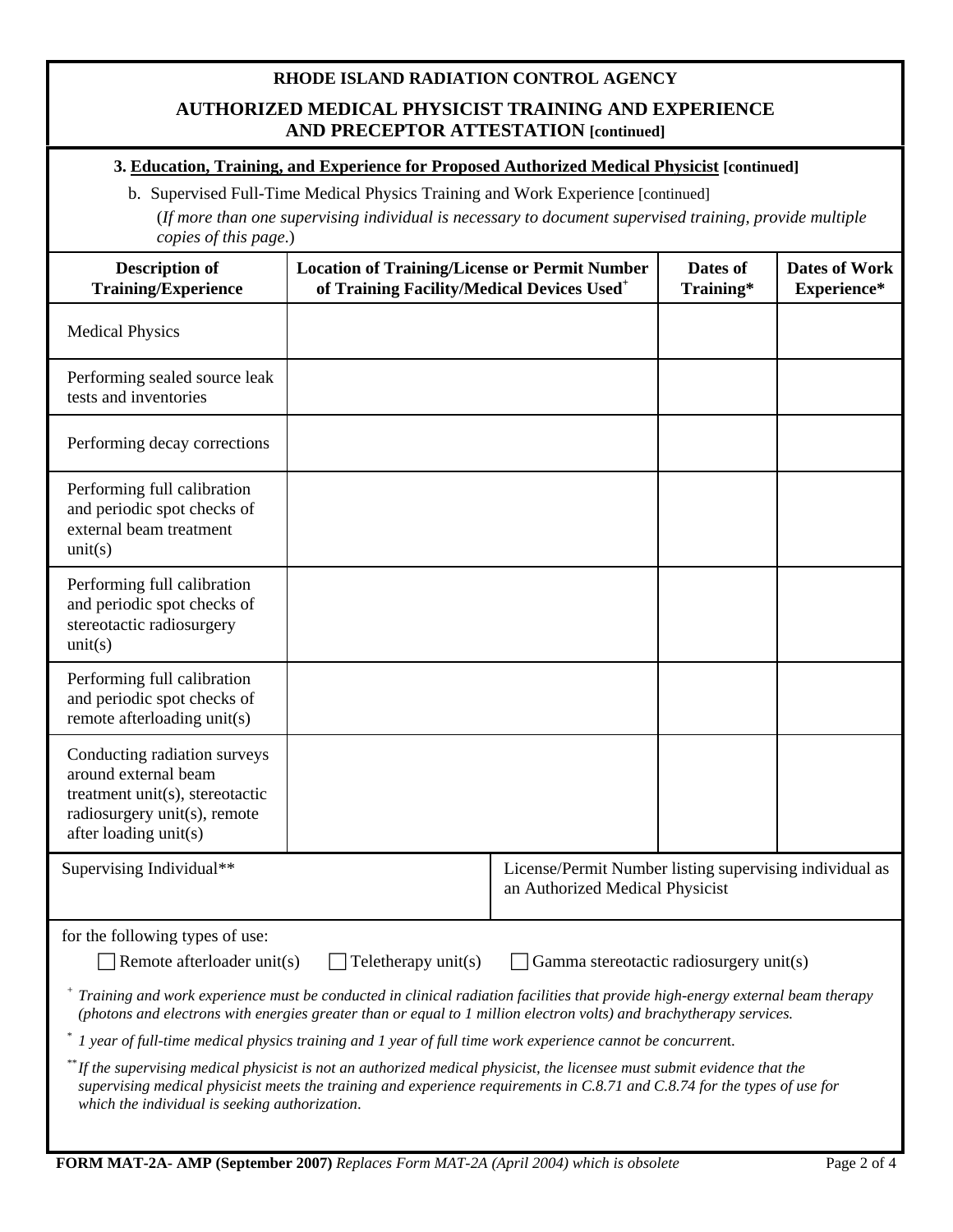# **RHODE ISLAND RADIATION CONTROL AGENCY AUTHORIZED MEDICAL PHYSICIST TRAINING AND EXPERIENCE AND PRECEPTOR ATTESTATION [continued]**

#### **3. Structured Educational Program for Proposed Radiation Safety Officer [continued]**

c. Describe training provider and dates of training for each type of use for which authorization is sought..

| <b>Description of Training</b>                                                                                                                                                                                                                                                                                                                   | <b>Training Provider and Dates</b>                    |                                                                                            |                                           |  |  |  |
|--------------------------------------------------------------------------------------------------------------------------------------------------------------------------------------------------------------------------------------------------------------------------------------------------------------------------------------------------|-------------------------------------------------------|--------------------------------------------------------------------------------------------|-------------------------------------------|--|--|--|
|                                                                                                                                                                                                                                                                                                                                                  | <b>Remote Afterloader</b>                             | <b>Teletherapy</b>                                                                         | <b>Gamma Stereotactic</b><br>Radiosurgery |  |  |  |
| Hands-on device<br>operation                                                                                                                                                                                                                                                                                                                     |                                                       |                                                                                            |                                           |  |  |  |
| Safety procedures for the<br>device use                                                                                                                                                                                                                                                                                                          |                                                       |                                                                                            |                                           |  |  |  |
| Clinical use of the device                                                                                                                                                                                                                                                                                                                       |                                                       |                                                                                            |                                           |  |  |  |
| Treatment planning<br>system operation                                                                                                                                                                                                                                                                                                           |                                                       |                                                                                            |                                           |  |  |  |
| Supervising Individual <sup>‡</sup>                                                                                                                                                                                                                                                                                                              |                                                       | License/Permit Number listing supervising individual as<br>an Authorized Medical Physicist |                                           |  |  |  |
| For the following types of use:<br>Teletherapy unit(s)<br>Gamma stereotactic radiosurgery unit(s)<br>Remote afterloader unit(s)<br>${}$ <sup>‡</sup> If training was provided by supervising Medical Physicist. (If more than one supervising individual is necessary to document<br>supervised training, provide multiple copies of this page.) |                                                       |                                                                                            |                                           |  |  |  |
| If applicable                                                                                                                                                                                                                                                                                                                                    |                                                       |                                                                                            |                                           |  |  |  |
|                                                                                                                                                                                                                                                                                                                                                  |                                                       |                                                                                            |                                           |  |  |  |
| <b>Authorization Sought</b>                                                                                                                                                                                                                                                                                                                      | <b>Device</b>                                         | <b>Training Provided By</b>                                                                | <b>Dates of Training</b>                  |  |  |  |
| C.8.40 Ophthalmic Use of<br>strontium-90                                                                                                                                                                                                                                                                                                         |                                                       |                                                                                            |                                           |  |  |  |
|                                                                                                                                                                                                                                                                                                                                                  | d. Skip to and complete Part II Preceptor Attestation |                                                                                            |                                           |  |  |  |